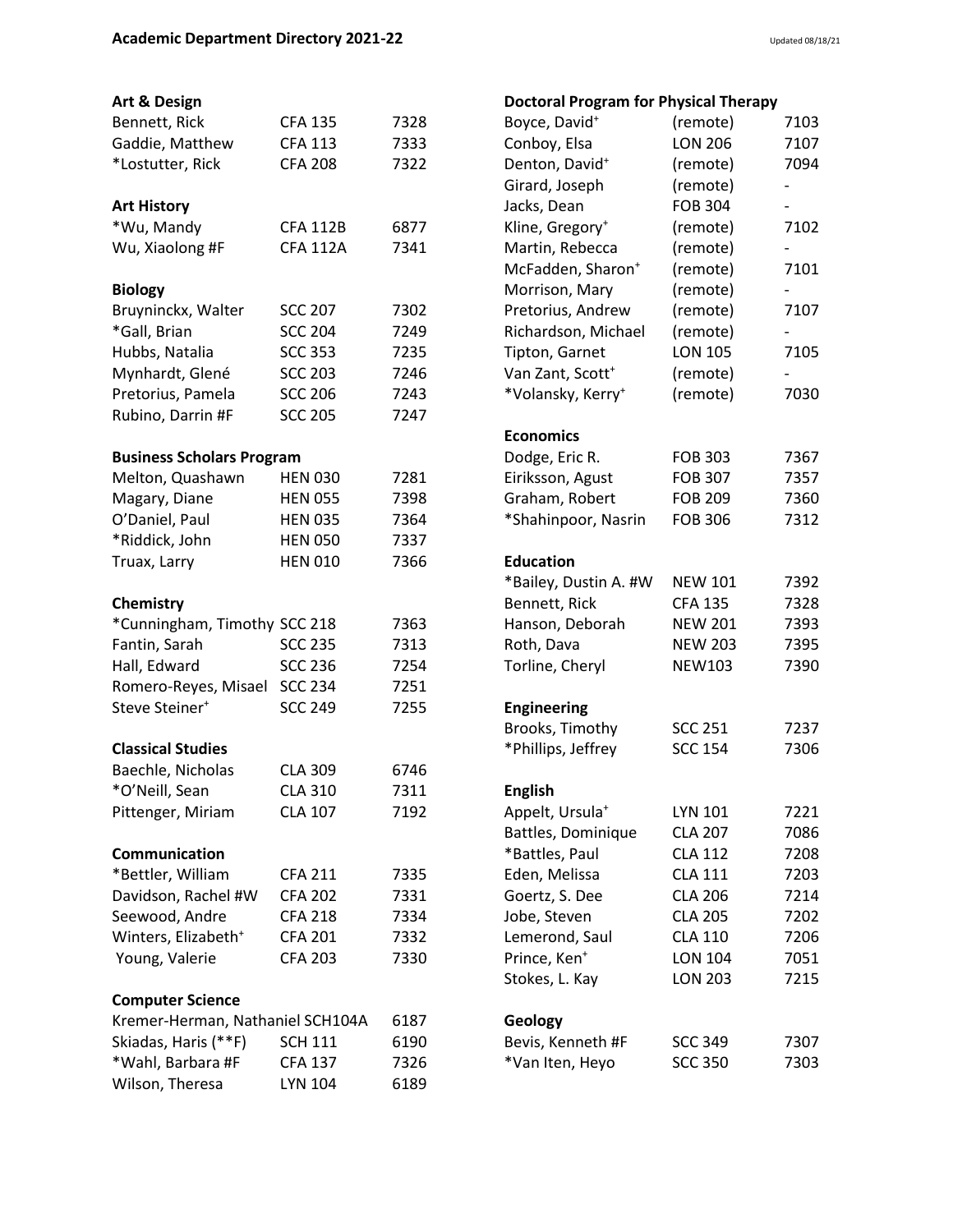## **Health & Fitness**

| *Jones, Molly                        | <b>HOR 025B</b> | 7386 |
|--------------------------------------|-----------------|------|
| Hall, Lynn                           | <b>HOR 209</b>  | 7385 |
|                                      |                 |      |
| <b>History</b><br>Brautigam, Jeffrey | <b>CLA 308</b>  | 7277 |
| Miller, Anthony                      | <b>CLA 103</b>  | 7201 |
| *Murphy, Daniel                      | <b>CLA 303</b>  | 7222 |
| Raley, J. Michael                    | <b>CLA 113</b>  | 7205 |
| Vosmeier, Matthew                    | <b>CLA 105</b>  | 7211 |
| Vosmeier, Sarah                      | <b>CLA 106</b>  | 7210 |
| <b>International Studies</b>         |                 |      |
| *Yoon, Mi Yung                       | <b>FOB 206</b>  | 6841 |
| Kinesiology & Integrative Physiology |                 |      |
| Newman, Steven                       | <b>SCC 217</b>  | 7248 |
| *Stamford, Bryant                    | <b>SCC 105</b>  | 7236 |
| Tereshko, William                    | <b>SCC 104</b>  | 6750 |
| Wiczynski, Teresa                    | <b>SCC 230A</b> | 7239 |
| Winke, Molly                         | <b>SCC 255</b>  | 7240 |
| <b>Mathematics</b>                   |                 |      |
| Burdick, Bradley                     | <b>FOB 202</b>  | 7343 |
| Jagels, Carl #W                      | <b>SCH 101</b>  | 6186 |
| Katsov, Yefim                        | <b>SCH 114</b>  | 6119 |
| *Skiadas, Haris                      | <b>SCH 111</b>  | 6190 |
| Vaughn, Jeff                         | <b>CFA 137</b>  | 7326 |
| Wahl, Barbara                        | <b>CFA 137</b>  | 7326 |
| <b>Modern Languages</b>              |                 |      |
| Buckwalter-Arias, James SCH 104      |                 | 6118 |
| Kirkland, Ann                        | <b>SCH108</b>   | 6878 |
| Reynolds, Bonnie                     | <b>CLA 104</b>  | 7309 |
| Rodriguez Villar, Alejandra SCH 112  |                 | 7207 |
| Santa Cruz, Eduardo                  | <b>FOB 308</b>  | 7275 |
| Smith, Alexis                        | <b>CLA 204</b>  | 7209 |
| *Zullo, Fernanda                     | <b>SCH309</b>   | 7304 |
| <b>Music</b>                         |                 |      |
| Batchvarova, Madlen                  | <b>CFA 134</b>  | 7327 |
| *Mruzek, David #F,W,S CFA 122        |                 | 7329 |
| Philosophy                           |                 |      |
| Bates, Jared                         | <b>CLA 307</b>  | 7257 |
| Carrell, Donald                      | <b>CLA 304</b>  | 7225 |
| Johnson, Katherine                   | <b>CLA 313</b>  | 7217 |
| *Shen, Aimin                         | <b>CLA 306</b>  | 7226 |

# **Physics & Astronomy**

| Pantelidis, Leo                     | <b>SCC 253</b>  | 7244 |
|-------------------------------------|-----------------|------|
| *Robison, Gregory                   | <b>SCC 254</b>  | 7310 |
|                                     |                 |      |
| <b>Political Science</b>            |                 |      |
| *Kubik, William                     | <b>FOB 203</b>  | 7362 |
| Smith, Ronald                       | <b>FOB 204</b>  | 7368 |
|                                     |                 |      |
| <b>Psychology</b>                   |                 |      |
| Collins, Sandra                     | <b>SCC 150</b>  | 7238 |
| Dine Young, Stephen #F,W,S SCC 156  |                 | 7319 |
| *Krantz, John                       | <b>SCC 151</b>  | 7316 |
| Saczawa, Mary                       | <b>SCC 152</b>  | 7317 |
| Schellenberger, Tony                | <b>SCC 144</b>  | 7250 |
| Thomas, Rachel                      | <b>SCC 155</b>  | 7318 |
|                                     |                 |      |
| <b>Sociology &amp; Anthropology</b> |                 |      |
| Buchman, David M.                   | <b>FOB 305</b>  | 7369 |
| Hadley, Kathryn                     | <b>FOB 201</b>  | 7353 |
| Kagaba, Telesphore                  | <b>FOB 205</b>  | 7359 |
| *Ryle, Robyn                        | <b>SCH 311</b>  | 7354 |
| Setchfield, Scott                   | <b>FOB 208</b>  | 7365 |
| <b>Theatre</b>                      |                 |      |
| Bowyer, Christian                   | <b>CLA 311</b>  | 6191 |
| Prince, Ken <sup>+</sup>            | <b>LON 104</b>  | 7051 |
|                                     |                 |      |
| Schmidt, Jennifer                   | <b>CLA 305</b>  | 7262 |
| *Vanover, Gabriel                   | <b>CLA 312</b>  | 7355 |
| <b>Theological Studies</b>          |                 |      |
| Duffy, Michael (**F)                | <b>SCH 307B</b> | 6748 |
| Marovich, Beatrice                  | <b>SCH 301B</b> | 6747 |
| *Patterson, Sara #F                 | <b>SCH 301A</b> | 7305 |
|                                     |                 |      |
| Library                             |                 |      |
| Duplaga, Jennifer                   | LIB             | 7181 |
| Ellis, Michael                      | LIB             | 7169 |
| Henderson, Alynza                   | LIB             | 7162 |
| *Joyce, Kelly                       | LІB             | 7160 |
| Loehr, Heather                      | LІB             | 7170 |
| Noe, Reiley                         | LІB             | 7166 |
|                                     |                 |      |